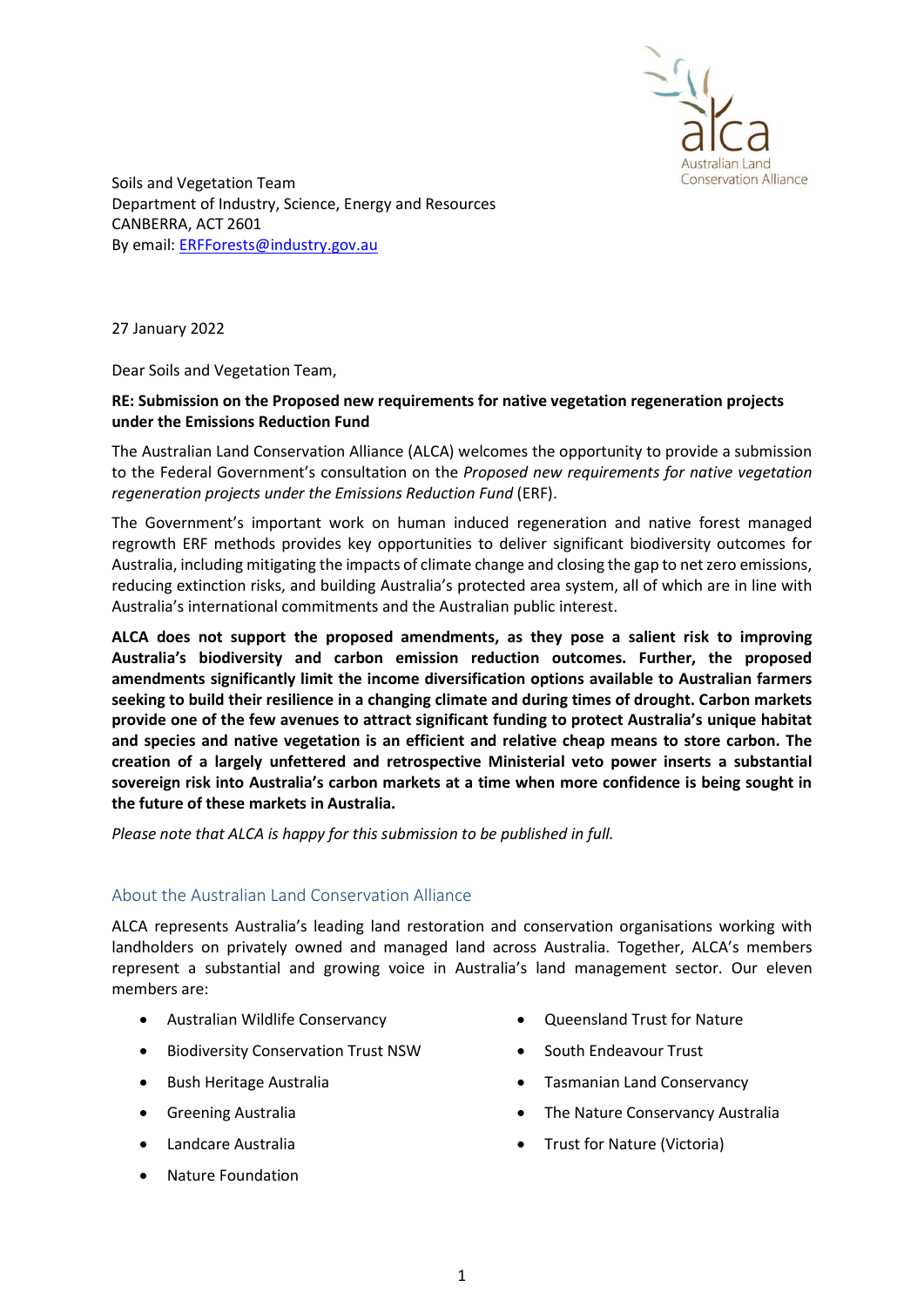

ALCA land conservation efforts stretch across over 3 million square kilometres with more than 3,000 landholders. We have over 50,000 supporters and our combined annual turnover exceeds \$200 million. Together we work to support some of the most pressing conservation issues across the country – including tackling invasive species and managing national environmental biosecurity threats, restoring endangered ecosystems, and building the protected area estate.

Through their active land management, ALCA member organisations are deeply embedded in regional communities and economies, providing jobs, securing significant regional investment, and safeguarding remaining native habitat for the local community with its many positive spillover effects for agriculture.

ALCA member organisations recognise the importance of operating with a social licence, including the local social licence. As not-for-profits, ALCA members seek to act in our community's interest. ALCA is not aware of any of carbon projects being operated by its members that have caused any widespread local community concern.

A range of the conservation activities undertaken by ALCA members are financially underwritten by continued access to well-regulated carbon markets. The proposed Rule amendments pose a genuine strategic and financial risk for land conservation activities and private land conservation organisations, noting again that ALCA members act in the public environmental interest and to the overwhelming benefit of regional communities and Australia.

Some ALCA members are statutory entities; the views expressed in this submission do not represent the views of the Government administering those statutory entities.

### Recommendations

### General

- 1. ALCA recommends that the current proposed amendments to the Carbon Credits (Carbon Farming Initiative) Rule 2015 do not proceed, on the basis that they:
	- a. Insert financial uncertainty into Australian carbon markets, likely creating a chilling effect on the development of carbon projects, including for potential projects using methods as yet unaffected by the proposed rule change whose proponents may fear similar future Government intervention into their project methods. The net effect is likely to be the deterrence of millions of dollars of carbon project investment into Australia;
	- b. Compromise Australia's attempts and obligations to close the gap on net zero emissions and improve its biodiversity outcomes;
	- c. Undermine Australia's recent commitment to the Glasgow Leaders' Declaration on Forests and Land Use made at the COP-26 to reverse the net loss of forests by 2030<sup>1</sup>, and recent commitment to the Kunming Declaration at the Convention on Biological Diversity, specifically, to protect 30 per cent of the world's land and 30 per cent of the world's sea by 2030 $2$ ;
	- d. Provide the Government with wide powers to limit the choice of Australian landholders to determine the best use for their land, and will likely preclude many productive landholders from participating in the ERF and diversifying their revenue streams, particularly those in regions with smaller farm sizes;

<sup>&</sup>lt;sup>1</sup> See: https://minister.awe.gov.au/duniam/media-releases/declaration-sustainable-way-forward

<sup>&</sup>lt;sup>2</sup> See: https://minister.awe.gov.au/ley/media-releases/australia-signs-international-biodiversity-declaration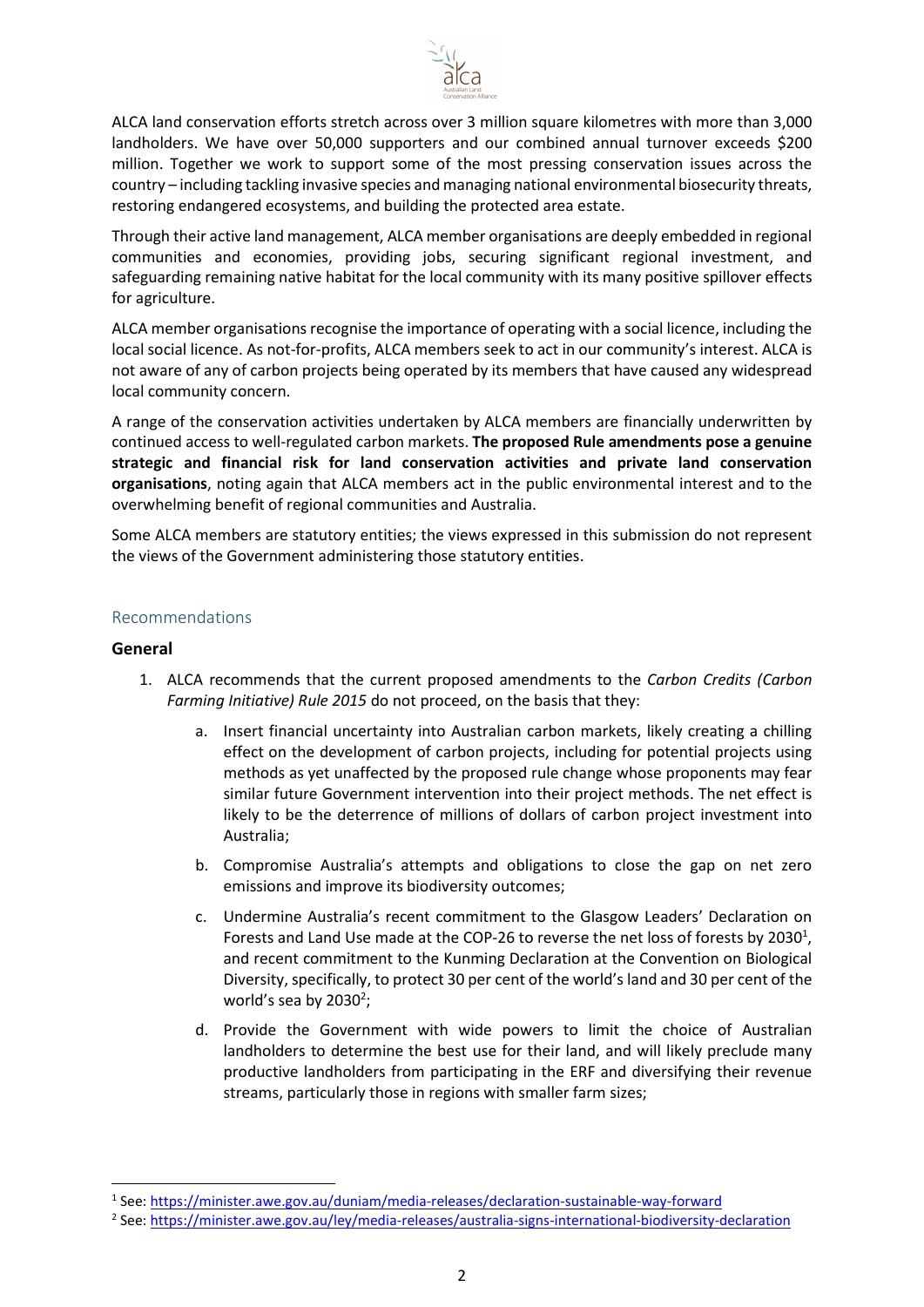

- e. Are neither an effective nor proportionate response in addressing the perceived public policy concern (namely, purported adverse impacts to communities from carbon projects);
- f. There are existing mechanisms to address the perceived policy concern, namely:
	- i. Existing requirements for carbon projects to align with Natural Resource Management (NRM) organisation plans, which could be strengthened to incorporate an NRM's assessment of the carbon project;
	- ii. State and Territory legislation, particularly regarding feral and pest management on pastoral leases; and
	- iii. Existing carbon rules related to Land Management Plans that include management of feral animals and weeds, which could be strengthened by way of outcome vegetation condition assessments.
- g. Create additional, unnecessary bureaucratic red-tape for farmers and future carbon projects, at odds with Government commitments to improve the efficiency of carbon markets<sup>3</sup>;
- h. Create genuine strategic and financial risk for private land conservation organisations acting in the public environmental interest, including several of ALCA member organisations;
- i. Undermine confidence in projects that deliver economies of scale, specifically obstructing large scale collaborative environmental planning at landscape scale (i.e. regional planning, a Commonwealth Government priority); and
- j. Needlessly limit the ability for Government to achieve other national priorities such as conservation of threatened species and ecological communities.
- 2. Alternative means for addressing the outlined policy concerns could include requiring improved monitoring standards for carbon projects and ongoing project impact measurement that addresses community concerns and is transparent to the market, with the market (including the Government) then acting accordingly.
- 3. At minimum, amendments to the Carbon Credits (Carbon Farming Initiative) Rule 2015 should not operate retrospectively to their promulgation.
- 4. Provisions under the amended Rule should not come into operation until at least 1 July 2022 to allow the sector time to adjust; specifically (amended text in **bold**):
	- a. Section 122 (1) could instead read: "Section 20C only applies to applications submitted under section 22 of the Act or subsection 23(3) after 1 July 2022."

However, should amendments to the Carbon Credits (Carbon Farming Initiative) Rule 2015 proceed, ALCA recommends the following:

# Exclusion of projects / Ministerial veto

- 5. Properties with in-perpetuity conservation covenants/agreements and/or State or Territory stewardship support should also be excluded from the operation of the Ministerial veto.
- 6. In recognition of the unique cultural rights of Indigenous Australians, projects in Indigenous-Protected Areas and Indigenous-owned or managed land, should be excluded from the operation of the Ministerial veto.

<sup>&</sup>lt;sup>3</sup> See: The King Review; https://www.industry.gov.au/sites/default/files/2020-05/government-response-to-theexpert-panel-report-examining-additional-sources-of-low-cost-abatement.pdf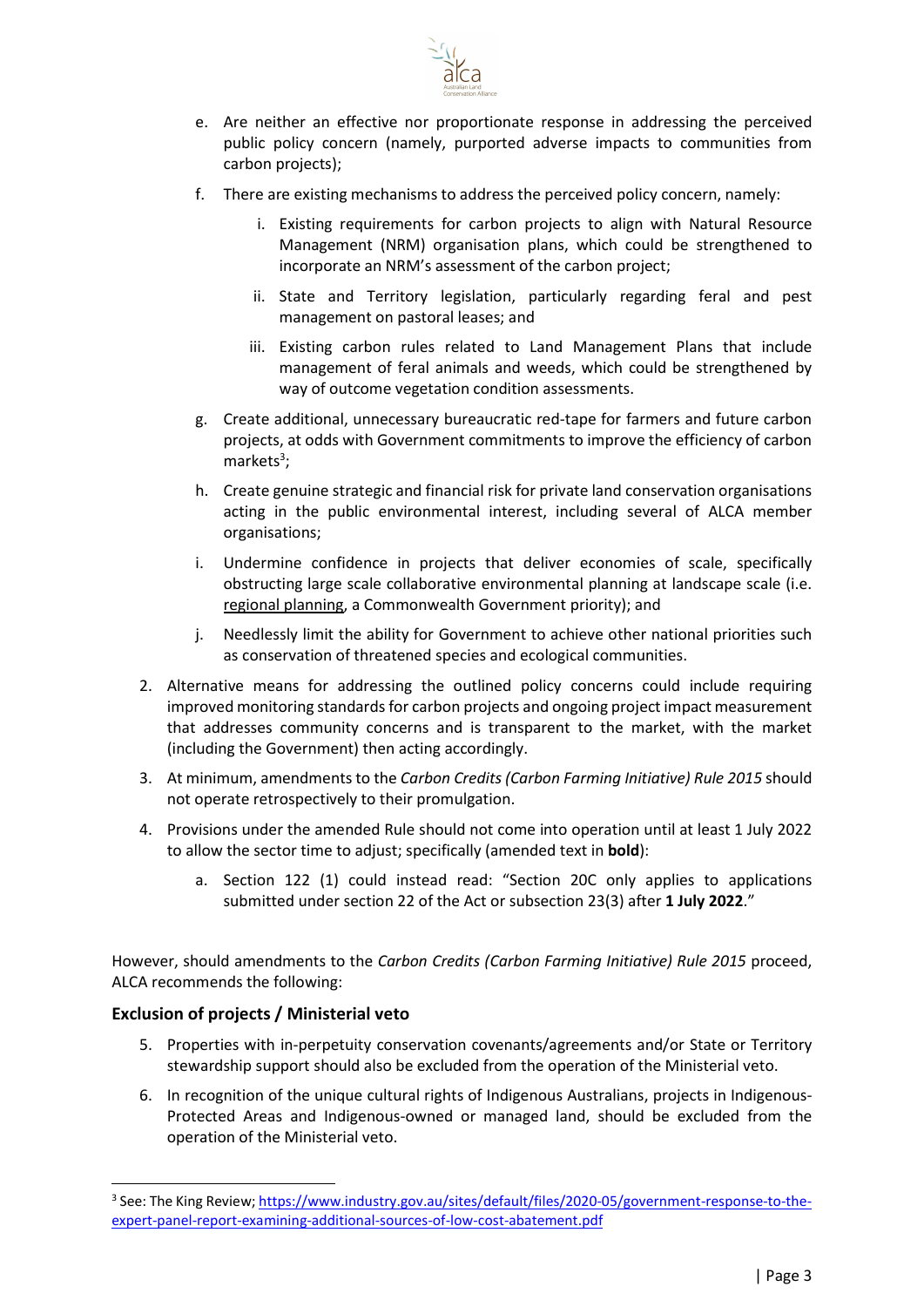

- 7. Where State and Territory Governments may seek to rely upon income flows from carbon projects in funding purchases of land for National Parks, Conservation Parks/Areas, and Nature Reserves (and similar). The introduction of the Ministerial veto could now put at risk the viability of that investment; as such, all Government-owned land should also be excluded from the operation of the Ministerial veto.
- 8. Further to Recommendation 7, private land purchases for conservation which received financial support and co-investment from Commonwealth, State or Territory Government funding – but one example being land purchased under the Commonwealth's National Reserve System program<sup>4</sup> - should similarly be excluded from the operation of the Ministerial veto.
- 9. Areas of high carbon and biodiversity conservation value should be excluded from the operation of the Ministerial veto, specifically, areas that enhance ecosystem function for high conservation value habitats, highly intact ecosystems and sites critical to persistence of biodiversity, including, at minimum:
	- a. Ramsar wetlands<sup>5</sup> or Directory of Important Wetlands<sup>6</sup>;
	- b. Key Biodiversity Areas<sup>7</sup>;
	- c. World Heritage List areas<sup>8</sup>;
	- d. Threatened ecological communities (whether under Commonwealth, State or Territory listings);
	- e. Regional ecosystems that contribute to National Reserve System CAR targets<sup>9</sup>;
	- f. Critical or priority habitat for threatened species (in accordance with Commonwealth, State or Territory strategies, recovery plans and programs);
	- g. Priority mapped biodiversity corridors (such as mapped areas in catchment plans, and State, Territory or local government planning documents); and
	- h. Areas of outstanding biodiversity value, as identified under Commonwealth, State or Territory legislation and delegated legislation (for example, the Biodiversity Conservation Act 2016 (NSW)).
- 10. To minimise sovereign risk and financial uncertainty, the definition for "adverse impact finding" requires additional clarity articulating the considerations that the Minister will take into account; it should be based on relevant and substantiated facts. Specifically:
	- a. Section 20C, 2(b)(ii)(B) would be strengthened by the following proposed amendments (amended text in bold):

"(B) within 45 days of sending the written statement referenced in subparagraph (2)(b)(i) the Agriculture Minister sends another written statement to the project proponent and Regulator making an adverse impact finding in relation to the notification, including the impact assessment upon which the Minister has relied to make that adverse impact finding;"

<sup>&</sup>lt;sup>4</sup> See: https://www.awe.gov.au/agriculture-land/land/nrs

<sup>&</sup>lt;sup>5</sup> See: https://www.awe.gov.au/water/wetlands/ramsar

<sup>&</sup>lt;sup>6</sup> See: https://www.awe.gov.au/water/wetlands/australian-wetlands-database/directory-important-wetlands

<sup>7</sup> See: https://www.iucn.org/commissions/world-commission-protected-areas/our-work/biodiversity-andprotected-areas/key-biodiversity-areas

<sup>&</sup>lt;sup>8</sup> See: https://www.awe.gov.au/parks-heritage/heritage/places/world-heritage-list

<sup>9</sup> See: https://www.awe.gov.au/agriculture-land/land/nrs/publications/strategy-national-reserve-system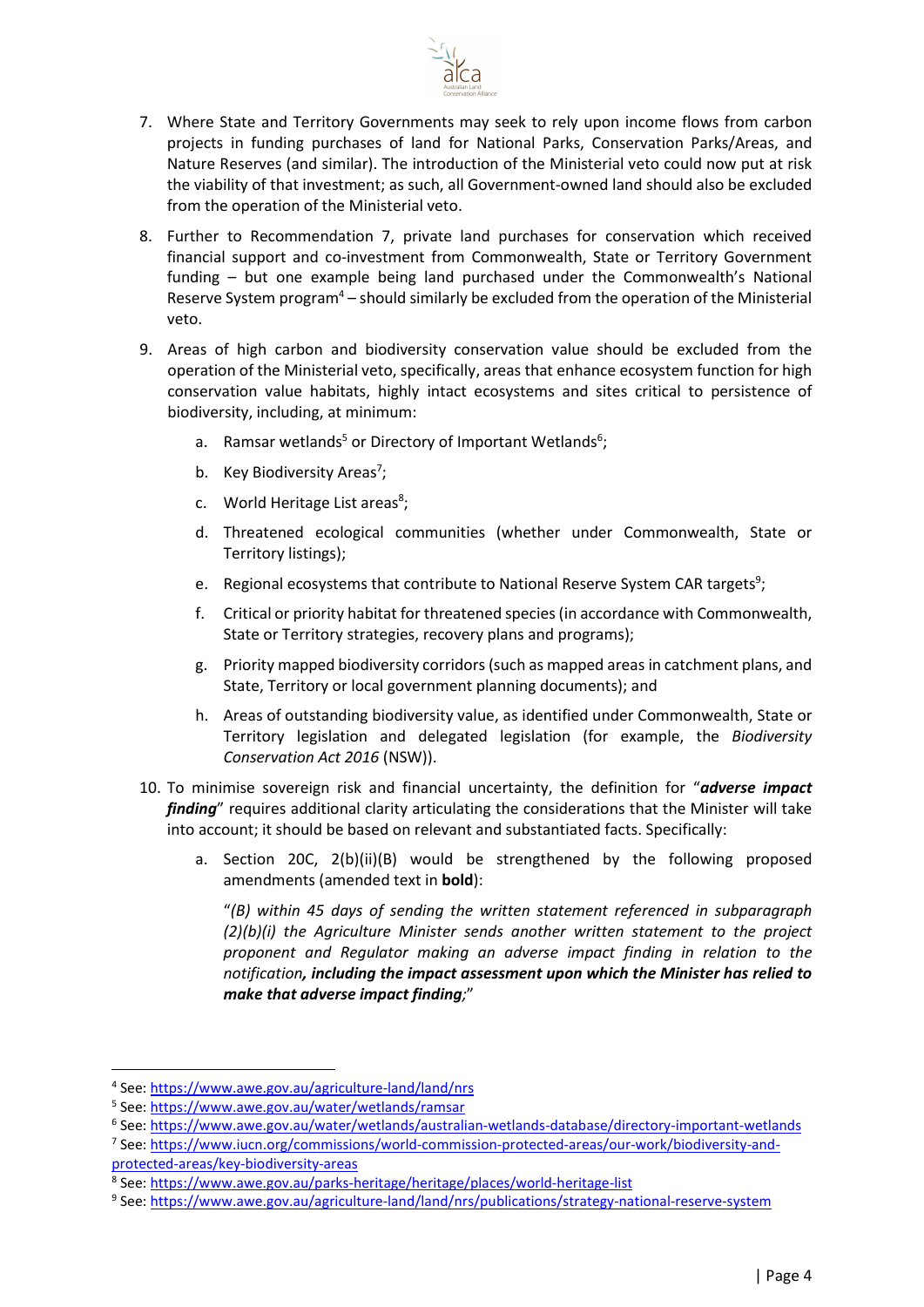

- b. The definition for "adverse impact finding" within both (a) and (b) could be refined from: "...in the opinion of the Minister," to: "... according to the impact assessment relied upon by the Minister".
- 11. We recommend the development of relevant guidance materials that outline how material adverse impacts – and their counterfactuals – are to be assessed as they relate to (separately):
	- a. agricultural production; and
	- b. communities.
- 12. Accountability and transparency would be strengthened with a public register of 'adverse impact findings', which should include the facts upon which the Minister has relied to make that adverse impact finding. This register would be made publicly available on the Department's website.
- 13. Part (c) of the definition for " $farm$ " should be omitted; it is our view that requiring agriculturally unproductive land to lay fallow for at least 10 years before it could be considered for an alternative land use is unreasonably long and challenges the principle of inalienable land rights in Australia. Within reasonable limits, farmers should be able to control their property as they see fit, with 5 years being much closer to a reasonable limit.
- 14. We recommend that the area requirements under the definition for "notifiable regeneration project":
	- a. Be enlarged from "15 hectares" to at least "25 hectares";
	- b. Be enlarged from "one third" to at least "one half" of a farm;
	- c. Exclude from its calculations all land that cannot either legally or de facto be used for the purpose of commercial agricultural production, and consider also excluding marginal land with poor productivity; and
	- d. Consistent with Recommendations 5 through 9 above, exclude properties with inperpetuity conservation agreements, State or Territory stewardship support, Indigenous Protected Areas, Indigenous-owned land, Government-owned land, and, at minimum, areas that enhance ecosystem function for high conservation value habitats, highly intact ecosystems and sites critical to persistence of biodiversity.

#### Monitoring of pest and weed management

15. Although supportive of the intent of the proposed amendments to section 70, ALCA recommends that the Government use pre-existing mechanisms to manage the outlined concerns, such as requirements for projects to demonstrate consistency with local Natural Resource Management plans, and to have received development approval (as per Recommendation 1(f) above).

### Strengthening accountability and transparency

- 16. Clarify the availability of the right of administrative review of a Ministerial finding that a project would be a material adverse impact.
- 17. Include a transparent avenue to appeal the Minister's decision.